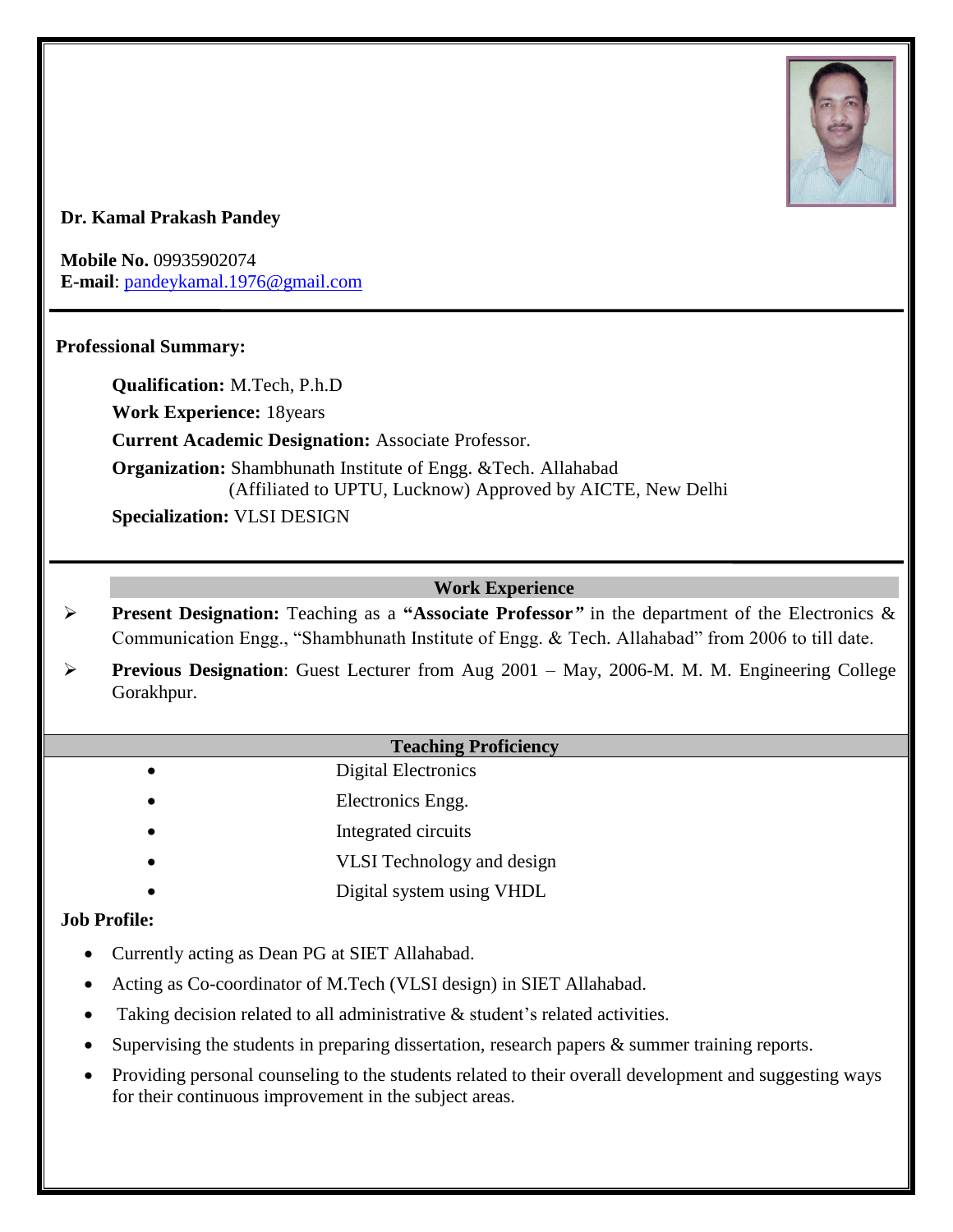### **Educational Qualification:**

- ➢ Ph.D from SHIATS, Allahabad in the field of VLSI Design.
- ➢ M.Tech in Instrumentation from N.I.T. Kurukshetra (Formerly REC Kurukshetra) Kurukshetra University in 2001,"**Title of the Thesis: "Design of PCI BUS Based DRAM Controller card in VHDL Environment"**
- ➢ B.E. (Electronics & Communication Engg**.)** From M.M.M.E.C Gorakhpur in 1999 from Gorakhpur University.

## **Publication/ Reviewer**

- ➢ **Kamal Prakash Pandey**, Chandra Bhan, "Integrated Circuits" Published by Dhanpat Rai & CO. (P) LTD. ISBN 978-81-7700-037-5.
- ➢ **Kamal Prakash Pandey**, Chandra Bhan, Kulbhushan Gupta, "Electronics Engineering" Published by Dhanpat Rai & CO. (P) LTD. ISBN 978-81-7700-069-6.
- ➢ Review Questionnaire of VLSI Design offered by McGraw Hill education (VLSI Design by Partha Pratim Sahu) McGraw Hill Education (India) Private Limited.
- ➢ Working as active member of Editorial Board in the International Journal of Emerging Technology and Advanced Engineering.
- ➢ Working as active member of Review Board in the International Journal of Research in Engineering and Technology.

### **Publications in International Journals**

- **1.** Mayank Kumar, Mukesh Kumar, Anil Kumar, Ashish Das, A. K. Jaiswal, Gaurav Nigam, **Kamal Prakash Pandey**, ["An Improved Device Consideration for Ultra-Low Power](http://www.ijetae.com/files/Volume3Issue2/IJETAE_0213_50.pdf)  [Applications in Junction Field Effect Transistor.](http://www.ijetae.com/files/Volume3Issue2/IJETAE_0213_50.pdf)" International Journal of Emerging Technology and Advanced Engineering, Volume 3, Issue 2, February 2013 (ISSN 2250-2459), pp No.292- 295.
- **2.** Gaurav Nigam, Anil Kumar, Mukesh Kumar, A. K. Jaiswal, Mayank Kumar, **Kamal Prakash Pandey**, Atishay Dixit**,** ["Analytical Model for Thin Depleted SOI Enhancement MOSFET](http://www.ijetae.com/files/Volume3Issue2/IJETAE_0213_42.pdf)**.**" International Journal of Emerging Technology and Advanced Engineering, Volume 3, Issue 2, February 2013 (ISSN 2250-2459), pp No.245-249.
- **3.** Imran Yusuf, Rajeev Paulus, Mayur Kumar, A. K. Jaiswal, Anil Kumar, **Kamal Prakash Pandey,** "Analytical Study of Impedance Matching for Probe Fed Rectangular Microstrip Patch Antenna." International Journal of Engineering and Innovative Technology, Volume 2, Issue 10, April 2013, (ISSN 2277- 3754), pp No.51-53.
- **4. Kamal Prakash Pandey**, Rakesh Kumar Singh, Anil Kumar, "Analyzed Modulation Doped Field Effect Transistor (MODFET) and Metal Oxide Semiconductor Modulation Doped Field Effect Transistor (MOS-MODFET) using compound material silicon Germanium (SiGe)".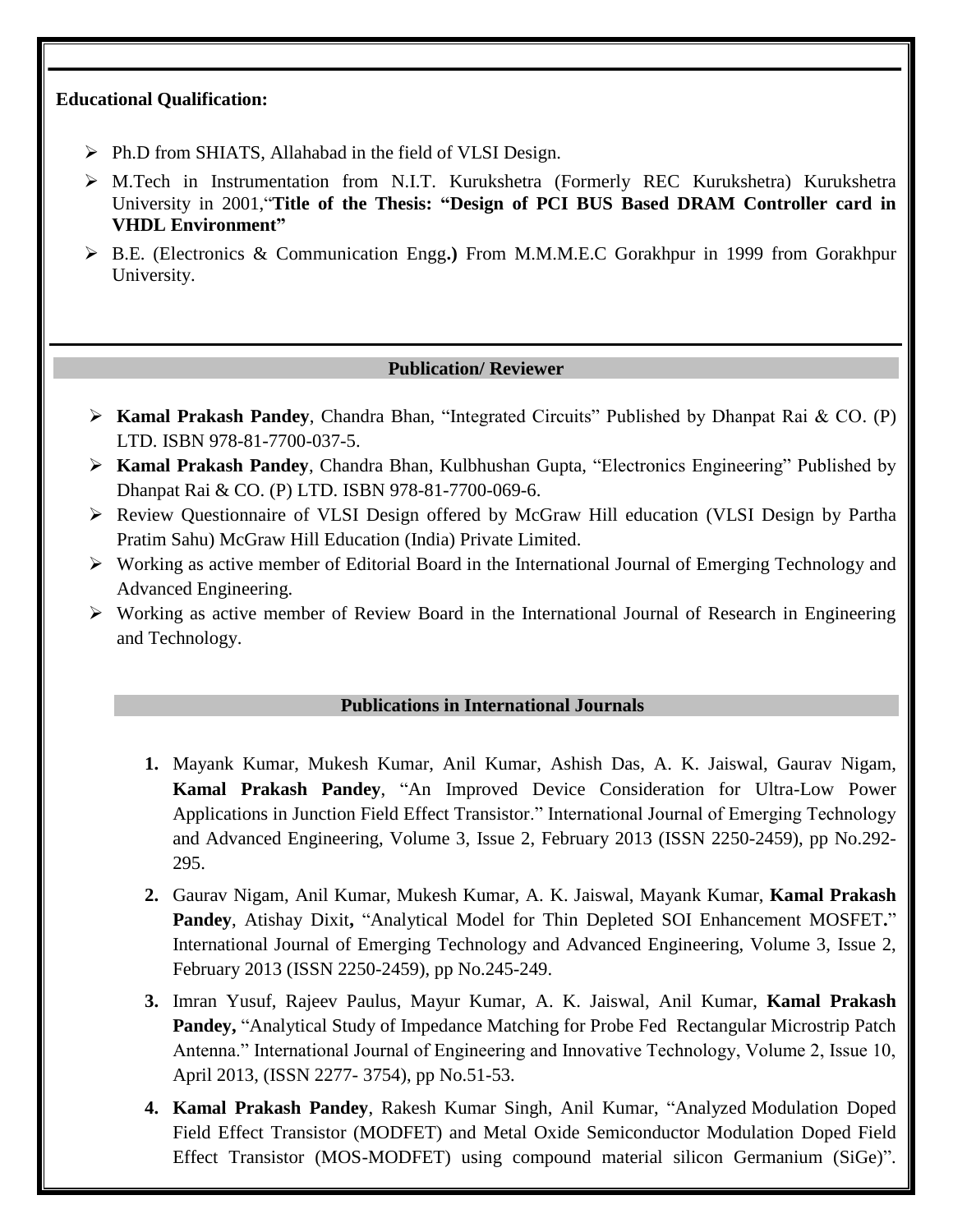International Journals of Advanced Research in Computer and Communication Engineering. Volume 2, Issue 4, April 2013 (ISSN 2278-1021), pp No.1831-1834.

- **5. Kamal Prakash Pandey**, Rakesh Kumar Singh, Anil Kumar**,** "Analytical Study of Radial Gap Capacitance for Probe Feed Rectangular Microstrip Patch Antenna." International Journal of Innovative Research in Computer and Communication Engineering. Volume 1, Issue 2, April 2013, (ISSN 2320-9801) pp No.170-174.
- **6.** Rakesh Kumar Singh, **Kamal Prakash Pandey**, Abhishek Kumar Pandey, Chandrabhan, Anil Kumar**,** "Analytical Study of Capacitance Extraction of MOSFET". International Journals of Advanced Research in Computer and Communication Engineering. Volume 2, Issue 7, July 2013 (ISSN 2278-1021), pp No.2855-2858.
- **7. Kamal Prakash Pandey,** Rakesh Kumar Singh, Surendra Kumar Tadi, Anil Kumar, "A Novel approach of identifying uninitialized register in SOC Designs." International Journals of Advanced Research in Computer and Communication Engineering. Volume 2, Issue 8, August 2013 (ISSN 2278-1021), pp No.3193-3196.
- **8. Kamal Prakash Pandey**, Rakesh Kumar Singh, Surendra Kumar Tadi, "Clock Domain Crossing Verification in a System on Chip." "International Journal of Emerging Technology and Advanced Engineering." Volume 4, Issue 1, January 2014, (ISSN 2250- 2459), pp No.617-622.
- **9.** Sandeep Kumar Ojha, **Kamal Prakash Pandey**, Rakesh Kumar Singh, "Design, Test and Testability on VLSI Circuits" "International Journal of Emerging Technology and Advanced Engineering." Volume 4, Issue 8, August 2014, (ISSN 2250- 2459), pp No.689-691.
- **10.** Kamlesh Kumar Dwivedi, **Kamal Prakash Pandey**, Rakesh Kumar Singh, Kulbhusan Gupta, "Design and Analysis of CMOS Multiplier and EEAL Multiplier for Low Power VLSI Application. "International Journal of Emerging Technology and Advanced Engineering." Volume 4, Issue 9, September 2014, (ISSN 2250- 2459), pp No.424-428.
- **11. Kamal Prakash Pandey**, Vishal Yadav, "Design and Analysis of Latch Sense Amplifier". International Journal of Emerging Technology and Advanced Engineering." Volume 4, Issue 12, December 2014, (ISSN 2250- 2459), pp No.508-512.
- **12.** Shikha Shukla, **Kamal Prakash Pandey**, Rakesh Kumar Singh, "Implementation and Simulation of Low Pass Finite Impulse Response Filter Using Different Window Method." International Journal of Emerging Technology and Advanced Engineering." Volume 5, Issue 1, January 2015, ISSN 2250- 2459, pp No.88-93.
- **13. Kamal Prakash Pandey**, Kamlesh Kumar Dwivedi, Kamlesh Kumar Yadav, "Design and Comparative Analysis of EEAL Sequential Circuit for Low Power VLSI Application. "International Journal of Emerging Technology and Advanced Engineering." Volume 5, Issue 3, March 2015, ISSN 2250- 2459, pp No.317-321.
- **14.** Rajesh Kumar Dubey, **Kamal Prakash Pandey**, Rakesh Kumar Singh, "CIC Decimation Filter for Frequency. "International Journal of Science and Research (IJSR)." Volume 4 Issue 9, September 2015, ISSN 2319-7064. pp No. 1401-1405.
- **15.** Aditya Kumar Singh, **Kamal Prakash Pandey**, Vivek Singh, "Representation and Conversion of Line Coding using Mealy Sequential Network. " International Journal of emerging trends in Engineering and Development (IJETED). Issue 6, Vol. 1 January 2016, ISSN 2249-6149. pp No. 76-81.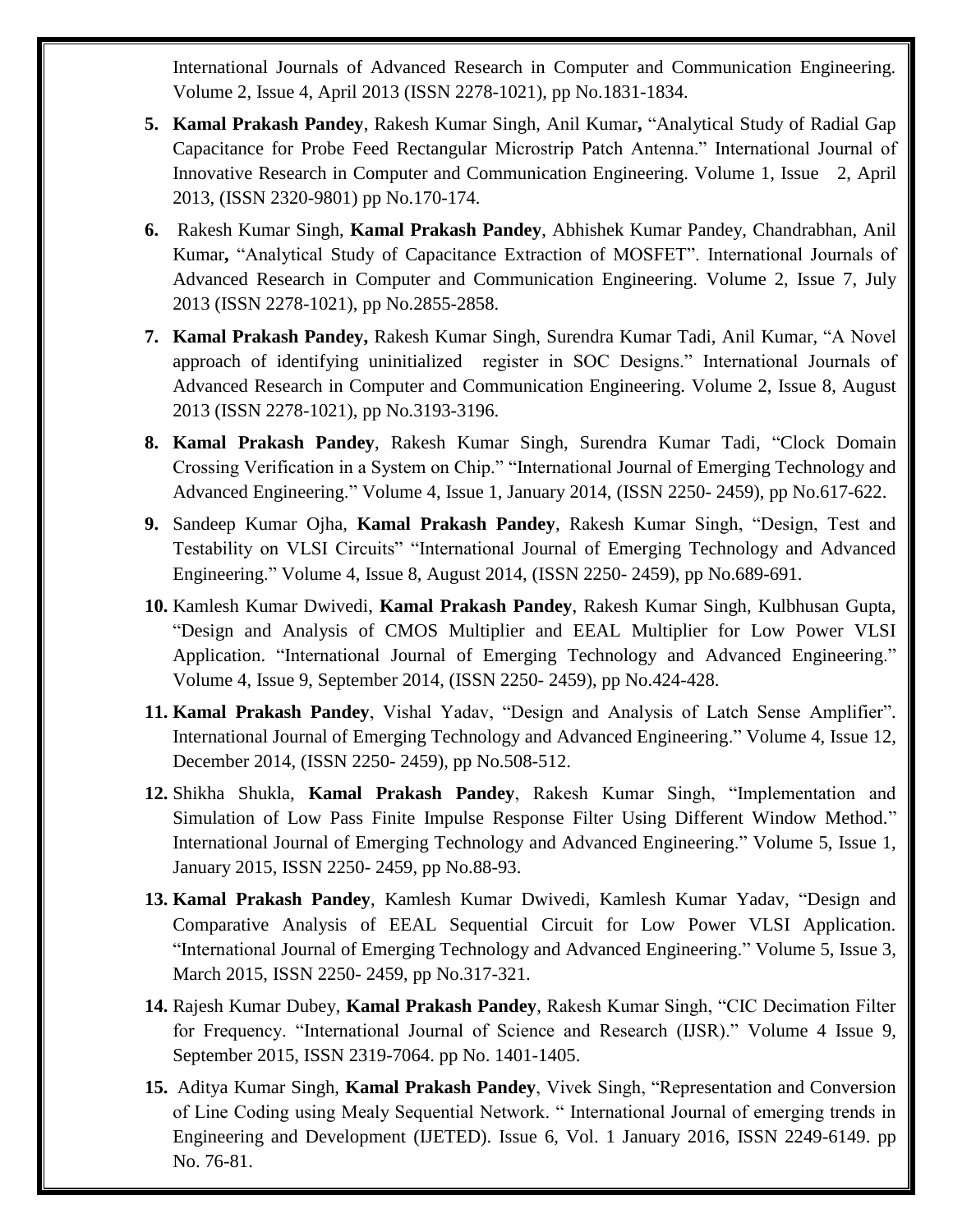- **16.** Mona Sachan, **Kamal Prakash Pandey**, Rakesh Kumar Singh, "Design and Analysis of Fin Field Effect Transistor with Complex Semiconductor Material as SiGe." International Journal of Emerging Technology and Advanced Engineering. Volume 6, Issue 2, February 2016. ISSN 2250-2459, pp No. 146-150.
- **17. Kamal Prakash Pandey,** Rakesh Kumar Singh, "High Performance Hardware Realization of Advanced Encryption Standard." International Journal of Science and Research (IJSR), Volume 5 Issue 4, April 2016, ISSN 2319-7064, pp No- 428-431.
- **18.** Jitendra Kumar, Devendra Kumar Tripathi, **Kamal Prakash Pandey,** "Performance Analysis of Optical IDMA by using Different type of photodectors." International Journal of Emerging Technology and Advanced Engineering, Volume 6, Issue 3, March 2016, ISSN 2250- 2459, pp No. 282-286.
- **19. Kamal Prakash Pandey,** Sandip Ranjan Sahaya, "Comparative Study of PMOS Field Effect Transistor and Silicon on Insulator PMOS Field Effect Transistor." International Journal of Emerging Technology and Advanced Engineering, Volume 6, Issue 9, September 2016, ISSN 2250- 2459, pp No. 89-91.
- **20.** Anush Bekal, Saloni Varshney, **Kamal Prakash Pandey** and Manish Goswami "Linear Relationship ADC with Complimentary Switch Based Bootstrapped Sample and Hold Circuit," International Journal of Electronics (**SCI Indexed)**), Volume104, Issue9, pp.1227-1246, 2017.
- **21. Kamal Prakash Pandey,** Anil Kumar, "Design and Analysis of dual Axis MEMS Capacitive Accelerometer", International Journal of Electronics Engineering Research (**Scopus Indexed**) Volume 9, Number 5 pp. 779-790, 2017.
- **22.** Devendra Kumar Tripathi, **Kamal Prakash Pandey,** "Investigations with All Optical NOT Logic Gate", International Journal of Emerging Technology and Advanced Engineering, Volume 7, Issue 6, pp.126-131, June 2017.
- **23.** Devendra Kumar Tripathi, **Kamal Prakash Pandey,** "Design and Study with Optical XOR/XNOR Network", International Journal of Emerging Technology and Advanced Engineering, Volume 7, Issue 6, pp.132-136, June 2017.
- **24. Kamal Prakash Pandey** , Anil Kumar , A.K. Jaiswal, "Design and Simulation of Nano Scale FIN FET using Silvaco TCAD", International Journal of Emerging Technology and Advanced Engineering, Volume 7, Issue 6, pp.275-282, June 2017.
- **25. Kamal Prakash Pandey** , Anil Kumar , A.K. Jaiswal, "Design and Simulation of High Electron Mobility Transistor using Silvaco TCAD", International Journal of Emerging Technology and Advanced Engineering, Volume 7, Issue 6, pp.283-287, June 2017.
- **26.** Chahat Varshney, **Kamal Prakash Pandey**, Naresh Chandra Agrawal, "Design and Implementation of Smart Vending Machine with security Features for Automatic car Parking System", International Journal of Advanced Engineering Research and Technology (IJAERT) Volume 5 Issue 8, pp.643-647 August 2017.
- **27.** Mehreen, **Kamal Prakash Pandey**, "Design and Implementation of Low Leakage Power-Optimized Reversible Arithmetic Circuits Using PERES & DOMINO", International Journal of Advanced Engineering Research and Technology (IJAERT) Volume 5 Issue 8, pp.648-651, August 2017.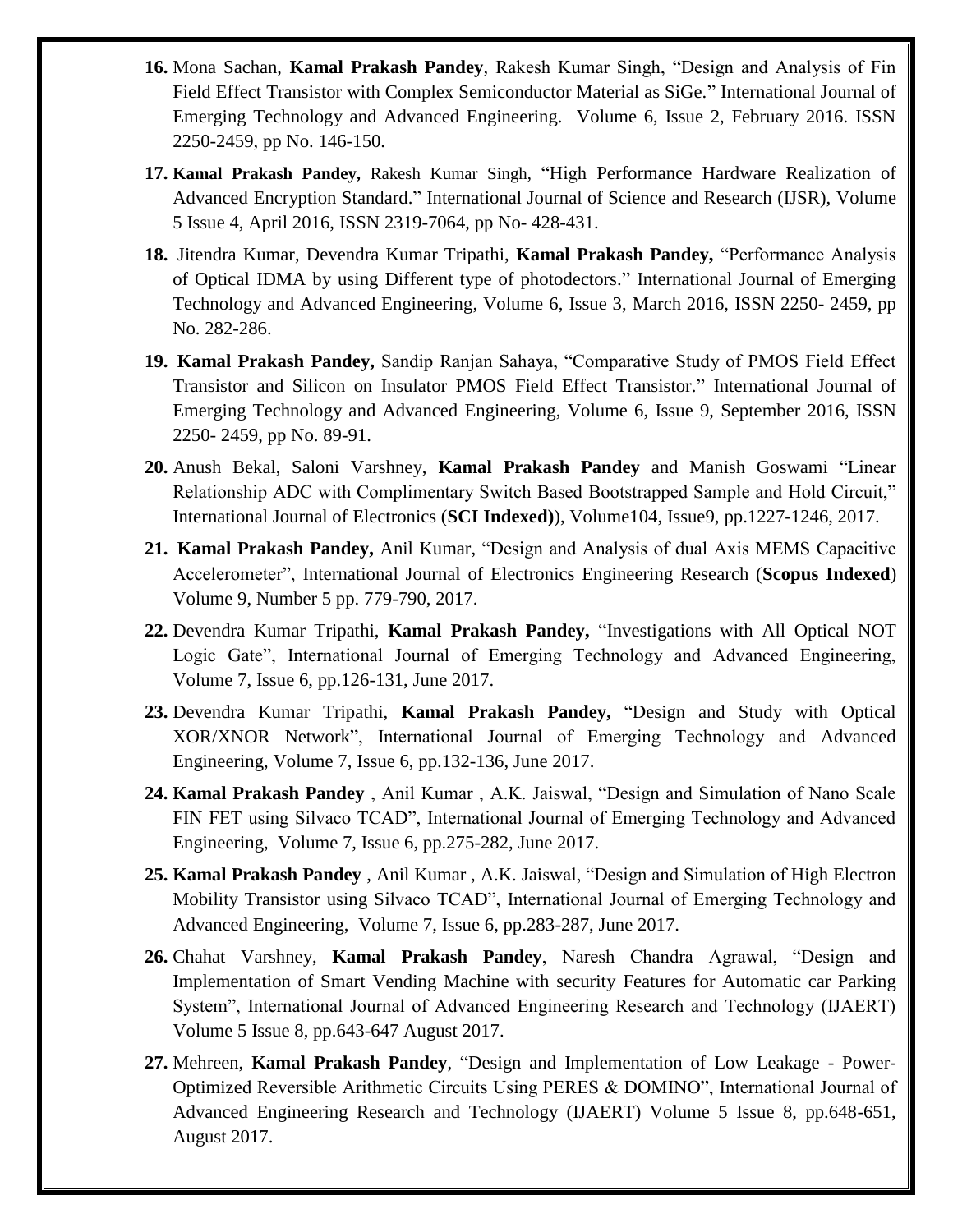- **28.** Nasreen, **Kamal Prakash Pandey**, D. K. Tripathi, "Design of 32-bit Reversible Booth Multiplier and Area Optimization using Genetic Algorithm", International Journal of Emerging Technology and Advanced Engineering, Volume 7, Issue 8, pp.423-426, August 2017.
- **29.** Kumudlata Bhaskar, **Kamal Prakash Pandey,** Chandrabhan, "A VLSI Implementation For High Speed And High Sensitive Fingerprint Sensor Using Charge Acquisition Principle", International Journal Of Engineering Sciences & Research Technology, Volume 6, Issue 9, pp.555-560, September 2017.
- **30.** Virendra Kumar Yadav, **Kamal Prakash Pandey**, Vikrant Varshney, "Zero Temperature-Coefficient Bias Point for Asymmetrical and Symmetrical Double Metal Double Gate MOSFETs", International Journal for Research in Applied Science & Engineering Technology (IJRASET), Volume 5 Issue 12, pp.1140-1147, December 2017.
- **31. Kamal Prakash Pandey**, Gunjan Agrawal, "Design And Implementation of High Speed Scan-Hold Flip Flop based Shift Registers", International Journal of Advance Engineering and Research Development, Volume 4, Issue 12, pp.640-647, December -2017.
- **32. Kamal Prakash Pandey**, Apoorv Upadhyay, "Design And Implementation of SPI Protocol," International Journal of Advance Engineering and Research Development, Volume 4, Issue 12, pp.1010-1016, December -2017.
- **33. Kamal Prakash Pandey**, Harshit Swaroop, Chandrabhan, "Performance Analysis of Vedic Multiplier Based on Various Adders" International Journal of Engineering Research in Computer Science and Engineering (IJERCSE), Vol 5, Issue 1, January 2018, pp 42 – 46.
- **34. Kamal Prakash Pandey**, Pradumn Kumar, Rakesh Kumar Singh, "Performance Enhancement of Reversible Binary to Gray Code Converter Circuit using Feynman gate", International Journal for Research in Applied Science & Engineering Technology (IJRASET), Volume 6 Issue I, January 2018, pp. 1775 – 1783.
- **35.** Upendra Kashniyal**, Kamal Prakash Pandey,** "Stress induced degradation and reliability of Al2O<sup>3</sup> thin film on silicon" Elsevier Vacuum (**SCI Indexed**), Vacuum 152 (2018) pp. 109-113.
- **36. Kamal Prakash Pandey,** "Memory improvement in lead-free BiFeO3 ferroelectric with high-k Al2O3 buffer layer for non-volatile memory applications" Applied Physics A Springer(**SCI Indexed)** Volume 124, Issue 7, July 2018 pp.1-8
- **37. Kamal Prakash Pandey,** "Device Simulation of Si-Ge HBT Using SILVACO TCAD" , International Journal of Computer Sciences and Engineering, Vol.-6, Issue-5, May 2018,pp. 331-335

### **Conference/Workshop/FDP**

- Actively Participated in workshop on "Essential of plan Ahead"Organised by Indian Institute of Technology, Delhi Dated on 10/12/2011
- Actively Participated in workshop on "Application of Qualnet in wireless network" Organised by SHIATS-DU, Allahabad, U.P. Dated on 23-24 Aug-2012
- Actively Participated in workshop on "Advance VLSI Design Automation" Organised by SHIATS-DU, Allahabad, U.P. Dated on 08/09/2012
- Actively Participated in International workshop on "Antenna & RF Design for Low Power Applications"Organised by IIIT Allahabad, U.P. Dated on September 27-30, 2012.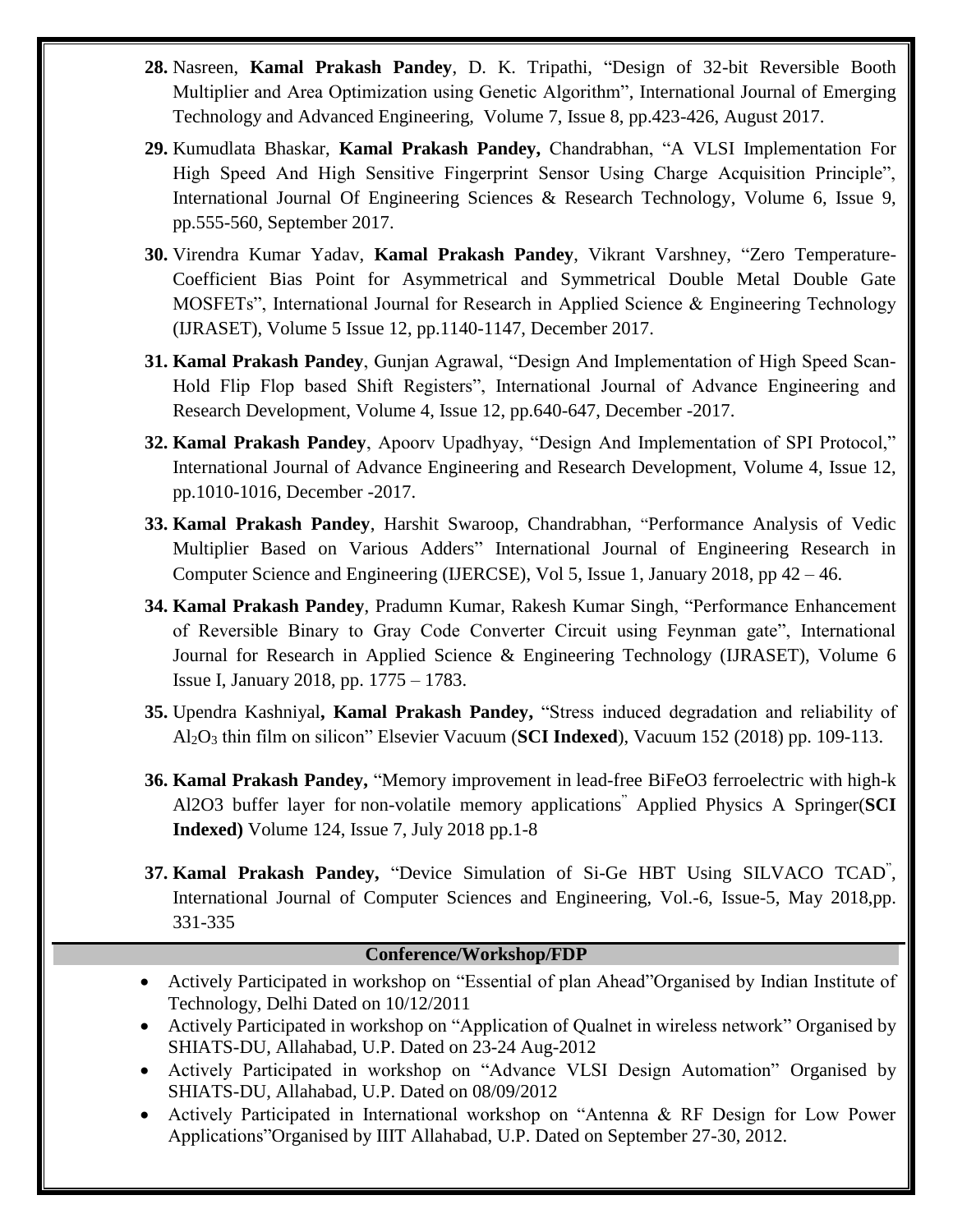- Actively Participated in Two Weeks Faculty Development Programme on "Simulation and Mathematical Tools for Engineering Research", Organized by K.N.I.T. Sultanpur, U.P., Dated on 04 July to 15 July 2016 sponsored by AICTE.
- Actively Participated in One Week Faculty Development Programme on "Recent Advances in Renewable Energy Technologies & Smart Micro-grids", Under TEQIP-II. Organized by K.N.I.T. Sultanpur, U.P., Dated on 13 September to 17 September2016.
- Actively Participated in One Week International workshop on "Antenna Design and Signal Processing Techniques for 5G Networks and IoT" Organized by MNNIT Allahabad and IEEE MNNIT Student Branch, Dated on February 27 to 4 March, 2017.
- Actively Participated in One Week International workshop on "Communication and Antenna Design for IoT" Organized by MNNIT Allahabad and IEEE MNNIT Student Branch, Dated on 22-27 September, 2017.
- Paper entitled **"**Design and Analysis of MEMS Varactor" presented in IEEE International conference on recent advances in engineering, technology and computational sciences 2018(RATECS 2018).
- Upendra Kashniyal, Kamal Prakash Pandey, Rakesh Kumar Singh"Stress Induced Degradation and Reliability of Ta2O5 thin film on Silicon", 19thInternational Workshop on the Physics of Semiconductor Devices, IITDelhi, India, Dec. 2017sponsored by Springer.

# **Administrative / Academic Post Held at University Level**

- **1.** Worked as Centre Controller in SEE-2007-10 and UPSEE- 2014, UPTU.
- **2.** Worked as Nodal Officer in UPSEE-2014.
- **3.** Worked as Deputy Head Examiner in GBTU evaluations in 2011 and 2012.
- **4.** Worked as Group Leader for M.Tech/M.Pharma examination in UPTU-2015.
- **5.** Worked as Paper Setter in Electronics & Communication Engineering Subjects of various Universities i.e. M J P Rohilkhand University, Bareilly, Poorvanchal University, Jaunpur, SHIATS, Allahabad.
- **6.** Worked as evaluator in Electronics & Communication Engineering Subjects of various Universities i.e. M J P Rohilkhand University, Bareilly, Poorvanchal University, Jaunpur, SHIATS, Allahabad.

**M.Tech. Supervised**

 12 Completed 02Under Progress

٦

# **Membership of Professional Societies:**

- 1. Member of IEEE
- 2. Life Member of ISTE

# **Extra Curricular Activity**

- Active member of N.S.S.
- Captain of college cricket team, won inter engineering college cricket tournament in 1999.